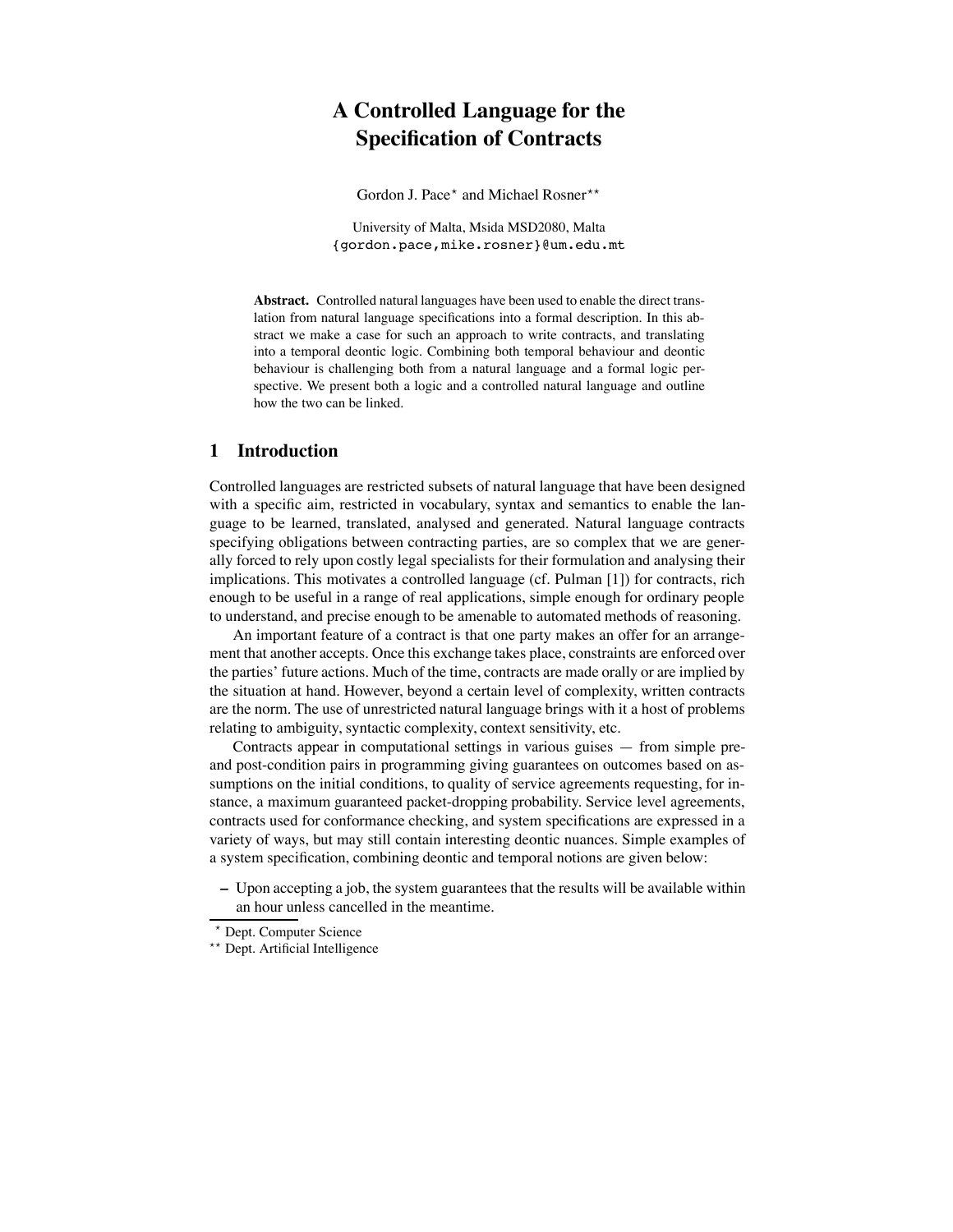- **–** Only the owner of a job has permission to cancel the job.
- **–** The system is forbidden from producing a result if it has been cancelled by the owner.

### **2 Underlying Logic Representation Language**

The challenge to formalise deontic logic, to reason about normative concepts such as obligations and permissions, has been the hot topic of research for various decades. The main challenge is that it is very easy to describe paradoxical situations using deontic concepts [2]. Introducing the concept of time, introduces more paradoxes [3]. Various axiomatizations have been proposed, as an attempt to deal with the paradoxes, however, one of the more effective approaches has been that of restricting the syntax [4]. Since our aim is to reason about contracts derived from natural language texts, and which could thus include paradoxes or contradictions, we opt for a more general logic, which could then be restricted, syntactically or semantically, to weed out potential problems.

Contracts are sometimes seen as properties which should be satisfied by a system. This view however, does not enable (i) reasoning *about* the contract eg 'What are the currently undischarged obligations in the contract?'; or (ii) reasoning about exceptional cases in a contract eg 'Whenever clause (a) is violated, the user is prohibited from obtaining the service'. The introduction of explicit prohibition, obligation and permission clauses into a contract is thus essential to enable reasoning about it. Furthermore, such clauses have to be associated to a particular agent participating in the contract.

The deontic logic includes obligation, permission and prohibition  $(O(\alpha : e), P(\alpha : e))$ e) and  $F(\alpha : e)$ , non-deterministic choice (+), conjunction (&), conditional (c  $_1 \triangleleft \alpha \triangleright c_2$ ), generalised sequential composition ( $c_2 \lll c \gg c_1$ , which starts with c, and then follows it up with  $c_1$  or  $c_2$  depending on whether it was satisfied or violated) and timing information  $(c_{[b,e]})$ :

*contract* ::=  $\top$ <sub>*time*</sub> | ⊥*time* | O(*agent* : *action*) | P(*agent* : *action*) | F(*agent* : *action*) | *contract* + *contract* | *contract* & *contract* | *contract* ! *action* " *contract* | *contract* !!*contract* ""*contract* | *contract*[*time*,*time*]

Using these operators and fix-point definitions, other operators can be defined: (i) one branch conditional:  $e \to c \equiv c \triangleleft e \triangleright \top_0$ ; (ii) sequential composition:  $c_1$ ;  $c_2 \equiv$  $c_2 \ll c_1 \gg \perp_0$ ; (iii) the always operator:  $\square(c) \equiv c \& \top_1; \square(c)$ ; and (iv) the sometimes operator:  $\Diamond(c) \equiv c + \top_1$ ;  $\Diamond(c)$ . Furthermore, the complement of an action or an agent can be expressed in the logic using a bar over the object. The examples given earlier can be written in the following manner:

- **–** Upon accepting a job, the system guaranteesthat the results will be available within an hour unless cancelled in the meantime:
- $\Box (accept_j \rightarrow O(system : (result_j + cancel_j))_{[0,1hr]})$
- **–** Only the owner of a job has permission to cancel the job:  $\Box(P(owner_j:cancel_j) \& F(\overline{owner}_j:cancel_j))$
- **–** The system is forbidden from producing a result if it has been cancelled by the owner:  $\Box (cancel_j \rightarrow F(system : (\Diamond (result_j))))$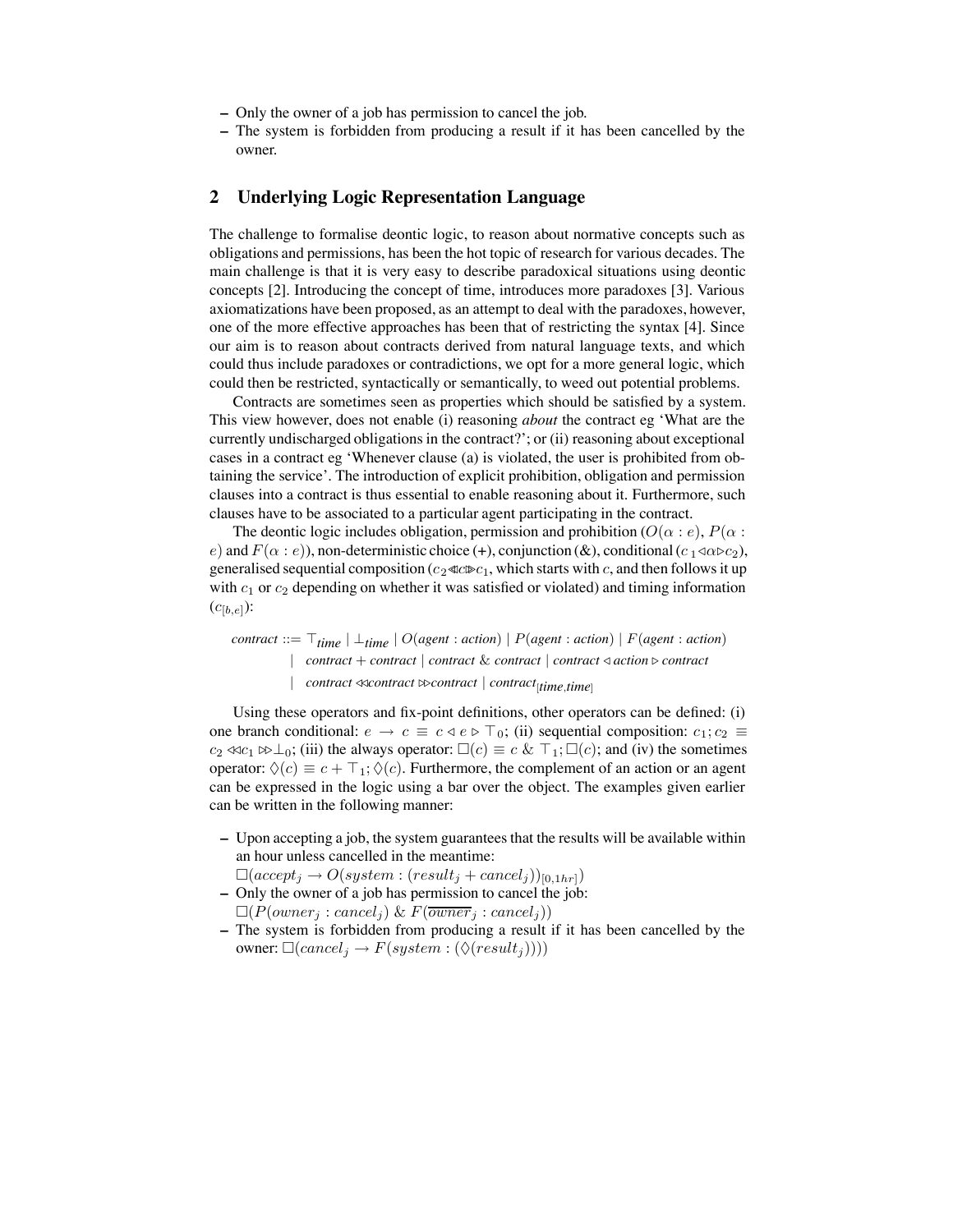The logic proposed shares much in flavour with  $CL$  [4] and other action-based deontic logics. One can construct observer formulae (one for each actor), using which one can model-check contracts [5], and perform contract analysis. The temporal side of the logic is based on timed regular expressions [6]. Although, as in timed regular expression, a continuous time domain may be used, at the moment we restrict the time to a discrete domain for analysis techniques. Through the use of a trace semantics of the logic, standard model checking techniques can be used to check for validity.

## **3 Remarks on a Possible Controlled Language**

In this section we take the numbered examples of section 1 and propose some simpli fications which reduce both syntactic complexity and, more importantly, the potential for ambiguity.

- 1. **original:** Upon accepting a job, the system guaranteesthat the results will be available within an hour unless cancelled in the meantime.
	- **controlled** if SYSTEM accepts Job, then during one hour it is obligatory that SYSTEM make available results of Job unless SOMEONE cancels Job.
	- **comment:** There are three events: accepting a job, results being available, and a cancellation. There is also a contractual obligation concerning the second event, but this is discharged if the cancellation takes place. This sentence displays the classical problem of attachment ambiguity. There is also a problem of ellipsis. The main problems are (a) the attachment of the time adverbial *within an hour* and (b) the object of the the cancellation. Regarding the attachment, the adverbial could attach to either the availability of the results, or to the obligation concerning the availability of results (cf. *within an hour I promise to go* vs. *I promise to go within an hour*). Regarding the object of the cancellation, this could be the job or the results. We should note that in section 2, both these ambiguities have been resolved: attachment is to the obligation has been favoured, whilst the object of the results is assumed to be the results.

Several problems can be solved by allowing proper names into the language. Predefined ones, like SYSTEM, are notated using all capital letters, whilst arbitrary ones, like Job, are used to enforce coreference, have an initial capital letter. A second major change is a rationalised event syntax based on a simple agent-action-object format. The easy cases are underlined above. The complex case revolves around is obliged, which can usefully be treated as an event (strictly it is a state) whose object is itself an event. We have carefully controlled the syntax and placement of the time adverbials, and, last but not least, the position of unless is immediately after the statement of the obligation.

- 2. **original:** Only the owner of a job has permission to cancel the job.
	- **controlled:** it is permitted that only owner of Job cancels Job. **comment:** The syntax is basically uncontroversial but there is an issue about the anaphoric status of definite noun phrases. Although it would be possible, following Fuchs-et-al. [7], to deal with this using DRT ((cf. Kamp and Reyle [8]),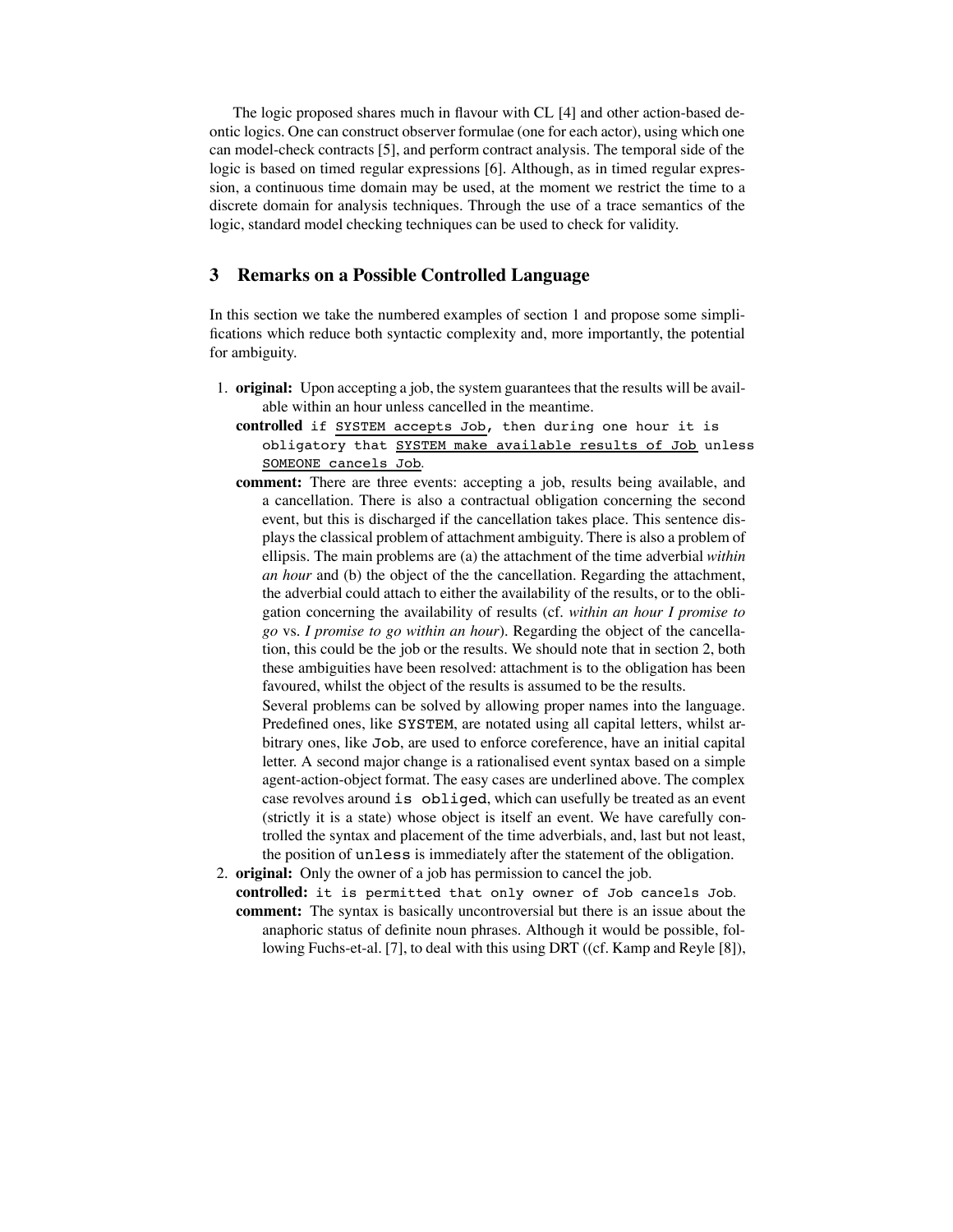we feel that the introduction of proper names offers a much simpler solution. The logical representation suggested in section 2 is being driven by the word only is straightforward to engineer using techniques from unification grammar.

- 3. **original:** The system is forbidden from producing a result if it has been cancelled by the owner.
	- **controlled** If owner of Job cancels Job, it is forbidden that SYSTEM produces result of Job
	- **comment:** The main problem with the original sentence is that it the syntax is complex, and the word *it* ambiguously refers to either *the system* or *result* or *producing a result"*, or, if we consider all three sentences to be part of a discourse, the job mentioned in the second sentence. Although it has been argued that this particular case could be resolved by semantic constraints or or by the use of heuristics (cf. ACE [7]), we feel that all these problems can be avoided by adopting the controlled language being suggested.

Space limitations prevent a proper discussion of the grammar. Instead we illustrate some proposed parse trees for key phrases in our examples.



The examples above have been generated using a PC-PATR, a version of PATR2 (Shieber [9]). Unification grammar formalisms such as PATR2 facilitate the transformation of parse tree fragments shown into attribute-value structures that can be regarded as notational variants of the formulae presented in section 2 of this paper.